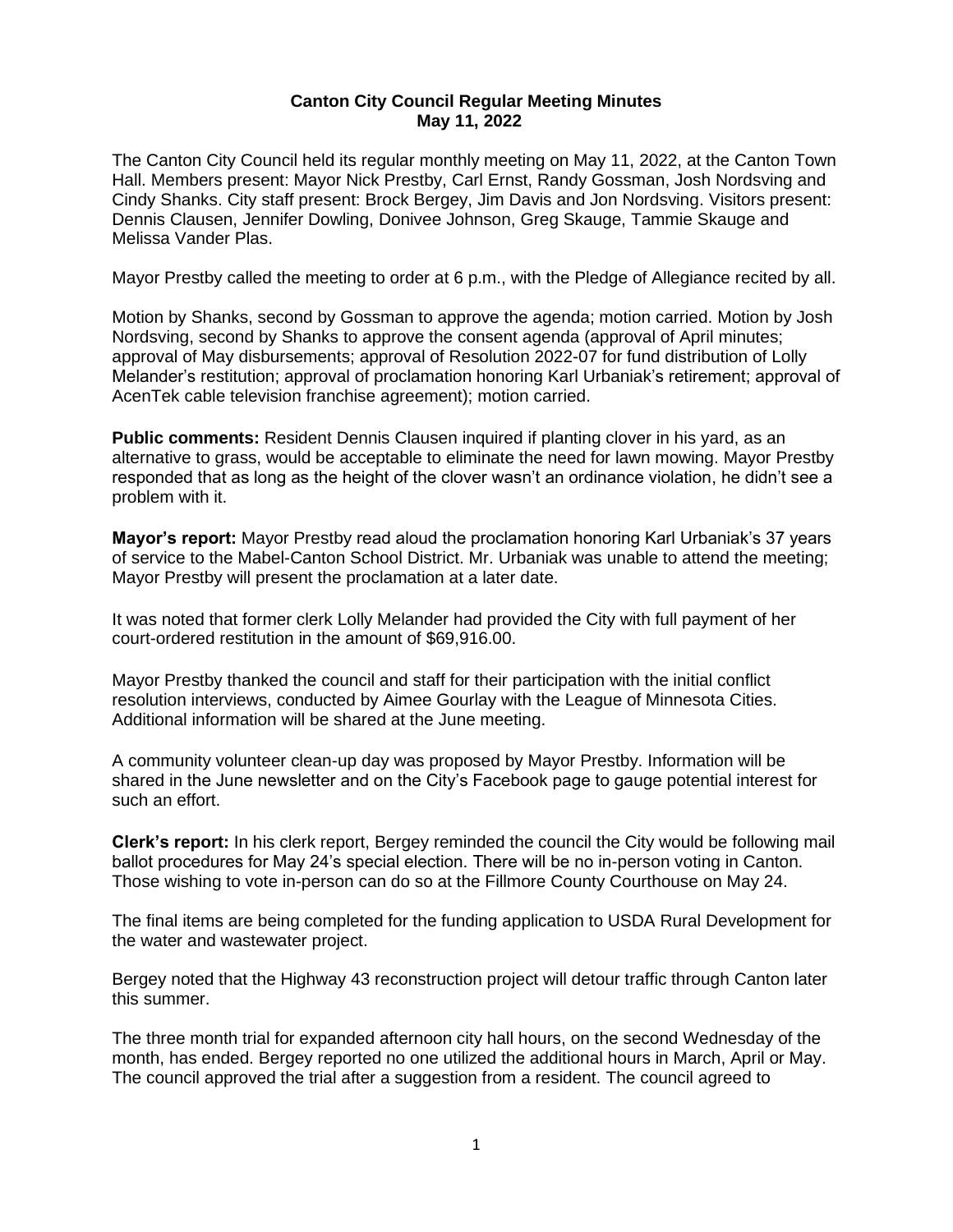discontinue the practice and resume afternoon hours ending at 2 p.m. Monday through Thursday.

**Public Works report:** Jon Nordsving presented two price estimates for repairs needed to the City's F-250 pickup.

Motion by Gossman, second by Ernst to approve the purchase of a \$1,550.00 transmission from Automotive Recyclers and a \$650.00 rear axel assembly from Automotive Recyclers; motion carried.

**Fire Department:** Motion by Gossman, second by Ernst to approve appointment of Isaac Crawford to the fire department; motion carried.

**Police:** The March and April reports were reviewed.

**Planning Commission:** Zoning Administrator Josh Nordsving reported the proposed changes to the zoning ordinance are still being reviewed by City Attorney Schieber.

**Unfinished business:** Discussion resumed on the ordinance violations at 200 East Canton Avenue. It was noted the City has been in communication with property owner Ted Lord for more than a year, with no voluntary compliance in addressing the violations. Several complaints have been received at city hall in regard to the appearance of the property, located across from the town hall. Lord was invited to the council meeting, but he did not attend. After reviewing photos and correspondence, motion by Josh Nordsving, second by Gossman to cite Lord for violating the City's public nuisance ordinances. Bergey will follow-up with law enforcement.

**New business:** Wednesday, June 15 was set as property inspection day. Mayor Prestby and Councilman Josh Nordsving volunteered to join a sheriff's deputy in the annual drive around town to document ordinance violations. A reminder about the June 15 inspection date will be included in the City's June newsletter.

Motion by Gossman, second by Ernst to approve a seven year contract renewal with Richard's Sanitation for solid waste collection and disposal (effective August 1, 2022 through July 31, 2029); motion carried.

The council discussed a joint summer rec program with the City of Mabel. Based on 2021 numbers, approximately 25% of Mabel summer rec participants were Canton area kids. Some community members have previously inquired why "Canton" was not included on the participants' shirts. The City of Canton has not financially contributed to the program for many years. 25% of the 2021 costs to operate Mabel's program was \$3,220. Mayor Prestby indicated the Canton American Legion would be willing to cover \$1,220 of those costs. The council was reminded of the money gifted to the City from the late Don Wilken, which was earmarked for recreational purposes. Motion by Gossman, second by Josh Nordsving to use \$2,000 of the Wilken dollars to come up with the remaining \$3,220 to offer a joint Mabel-Canton summer rec program in 2022; motion carried. It was noted the Canton softball field was offered for potential use for summer rec purposes.

Motion by Mayor Prestby, second by Shanks to accept a price estimate of \$1,400.00 from Lifetime Gutters & More for new gutter installation at the Mitson House; motion carried.

Motion by Ernst, second by Gossman to approve \$225.00 in cash prizes (\$100 for first place, \$75 for second place, \$50 for third place) for the Adopt-A-Planter contest; motion carried.